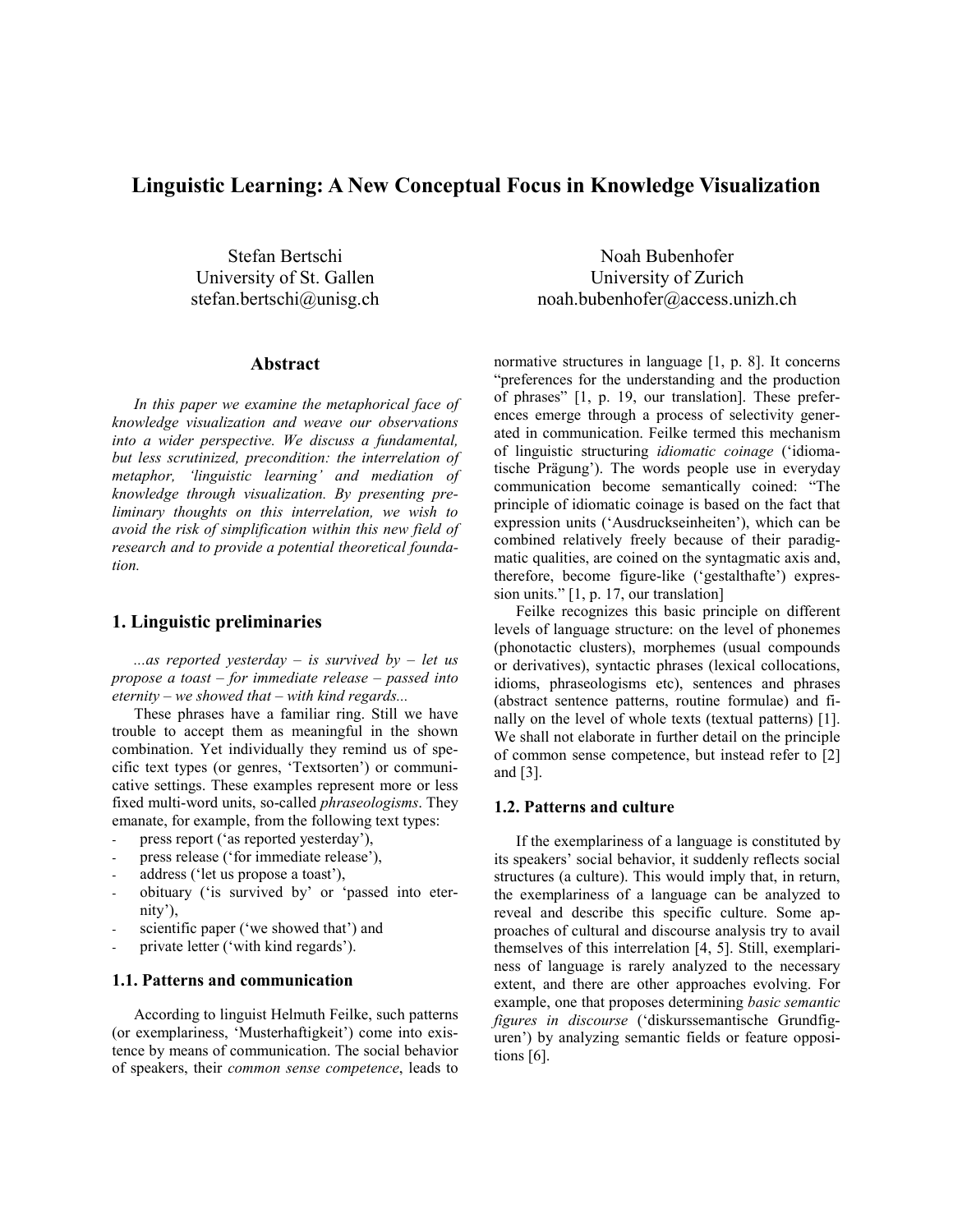Nevertheless, it can be demonstrated how exemplariness can be fruitfully used in cultural analysis. In a historical context, "linguistic forms, [...] routines and patterns of language use" are considered in order to analyze the "production and dynamic sampling of sociocultural processes" [7, p. 46, our translation]. The cultural conditionality of language not only helps the observer to describe culture and transculturation, but in the first instance, it helps a society to constitute itself and its perception (or even its cognition which is a synonym for knowledge). Hence, this social knowledge is relevant in two ways: First, from an observer's perspective, it is the observer's intention to become acquainted with the society's knowledge. But in doing so, knowledge is concurrently reconstructed through the process of observation. Second, from the perspective of the observed, knowledge is a subject of communication and is constantly being reconstructed through communication.

Therefore, this reconstruction is carried out by language use and  $-$  this is the clou  $-$  by applying the exemplariness of language. By using linguistic patterns one does not have to verbalize knowledge assets every time anew and in person, but can tap these assets through already existing patterns, and refer to them with a few signs. (This once again reveals the neglected connection between language and culture, and between phraseologisms and the cultural prerequisites for understanding and using them.)

# **2. Knowledge Visualization: prima vista**

Techniques that are subsumed under the term *knowledge visualization* aim particularly at portraying the reconstruction of patterns:

"Knowledge visualization [...] facilitates the transfer and creation of knowledge among people by giving them *richer means of expressing what they know*. [...] [K]nowledge visualization primarily is used to *augment knowledge-intensive communication among individuals*. [...] Knowledge visualization can help to solve several predominant, knowledge-related problems in organizations. [...] Knowledge visualization designates all graphic means that can be used to develop or convey insights, experiences, methods, or skills." [10]

Prima vista, it seems as if knowledge visualization is more concerned with pictures than with words. But Eppler and Burkhard propose a whole framework of practices to mediate knowledge through visualization [10]. Among them is the so-called *visual metaphor* (see section 3.3).

Knowledge visualization aims to graphically 'illustrate' a common cultural process, i.e. to use the exemplariness of language to negotiate knowledge. If such an illustration is depicted graphically, it is at best rele-

vant as a means of learning psychology. More relevant is the question of whether new illustrations, which are not integrated into a society's knowledge, are possible at all, and, if they are possible, do they make sense? This is questionable because an illustration can only be processed efficiently if it follows *basic semantic figures in discourse* and if it is compatible with existing linguistic patterns.

# **3. Knowledge Visualization: secunda vista**

*Visualization* often means representing what is not visible beforehand: "To convert tacit knowledge into explicit knowledge means finding a way to express the inexpressible." [17] If a benefit is to be obtained, every visualization has to be an idealization of reality and, therefore, runs the risk of oversimplification and falsification [10]. In the following, we take a 'secunda vista' at knowledge visualization by analyzing the use of metaphors and visual metaphors in particular.

# **3.1. Metaphors**

In the majority of cases, it is not possible to communicate in pictures alone. For this purpose, pictures are too complex, even if (or possibly because) they seem to be worth a thousand words. In alleging to transfer knowledge more effectively they seriously belie their complexity. Communication always calls for language, be it imaginary or articulated. In most cases, pictures need a caption. In addition, there is the impossibility of non-metaphorical thought because metaphoricity of language is total [8, 29]. Linguistic visualization is the application of metaphors in the broadest sense. Regarding its metaphoricity, we contend that pictorial and linguistic visualization is one and the same. These two visualizations are two sides of the same coin: They are complementary parts of communication.

We mentioned the significance of linguistic patterns for successful communication, and, at the same time, we referred to the social conditionality of these patterns. In order that a visualization is notably impressive and effective, it may be necessary to choose a rather unusual one for a specific context, but it most definitely needs to have a high profile or high name recognition. Every visualization is a frequently used linguistic pattern or is, at least, based upon one. Visualization, for example, works with an unobtrusive 'pie chart' or a more complex 'tube map' which can be exhausted of its metaphoricity [15, 30]. Because users of such visualizations lay claim to common linguistic patterns, they directly tap the connecting section of a social or cultural discourse. While there is obviously a benefit to be gained from such visualizations, as is ac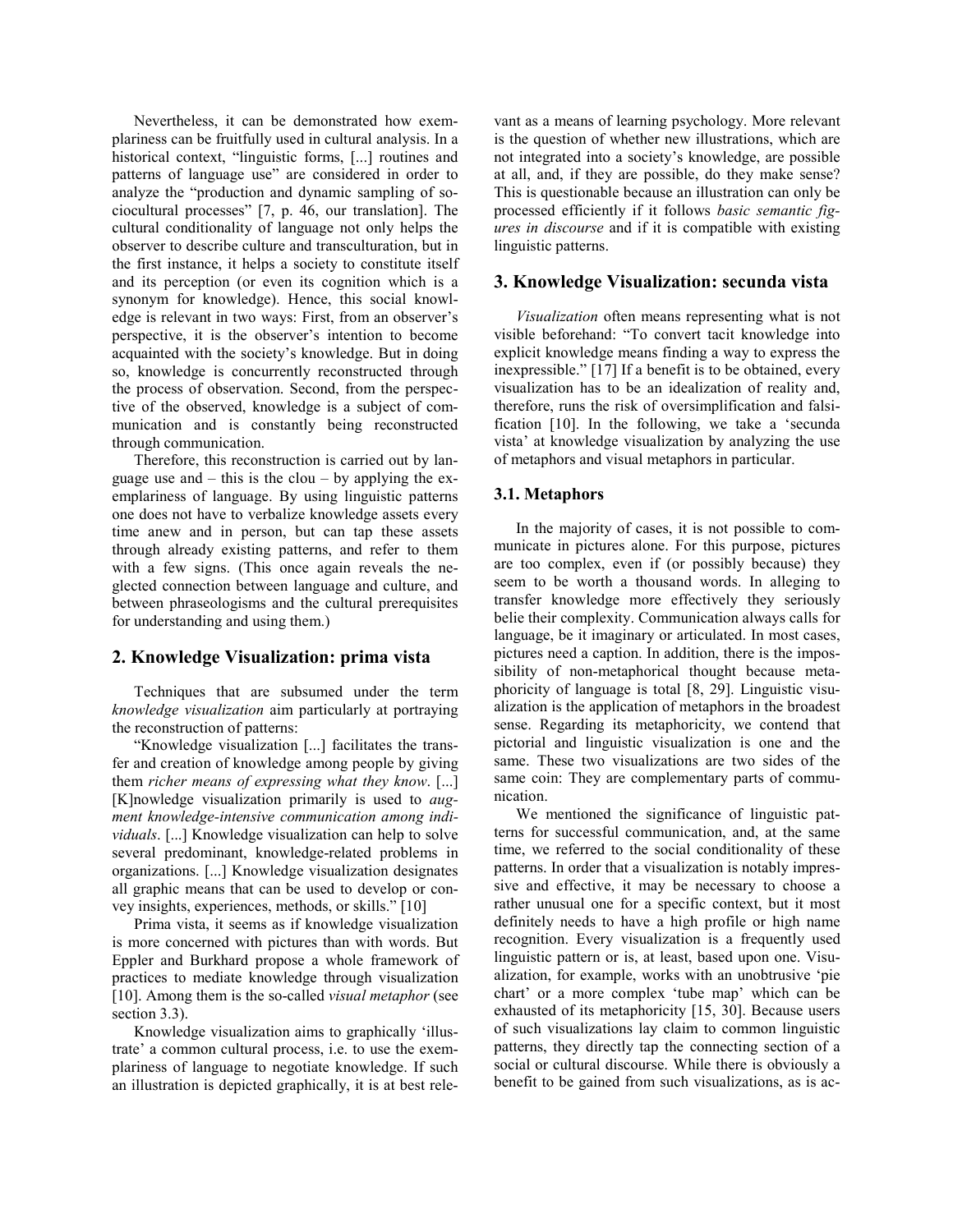centuated by Eppler and Burkhard [10], there are still unmentioned risks as well. The potential perceptions and interpretations are severely restrained.

To illustrate this, let us think of 'market shares' visualized by a pie chart. It is common to speak about 'pieces' (of a pie) which are 'cut off' or which are 'distributed among each other', which are 'evenly spread' or 'redistributed', which are '(too) small' or '(too) big'. This imagery biases our perception of 'market' (which is obviously also a metaphor).

Let us tentatively explore an alternative (threedimensional) imagery. This uses a 'starry sky' to visualize the penetration of a community of consumers with goods from specific manufacturers. Each star represents a product. In an infinite space there are brighter and darker stars, emerging and waning stars. The distances between the stars vary depending on the observer's position. The stars' situation in relation to each other depends on gravitation. It should be palpable that this imagery evokes another impression or reality of 'market shares'. The metaphor of a 'tube map' restrains the potential perceptions (of project organization) too. Alternative metaphors are possible and can suddenly evoke different impressions of the matter.

The picture we are using to illustrate a specific circumstance is defined by the language use in a specific culture at a specific time. It is questionable whether it would be possible to use the metaphor of the 'starry sky' to visualize market shares in an annual report. This is mainly because such a practice would infringe an unspoken rule of visualization patterns in a specific context.

The picture is suddenly stabilized not only because it is context-dependent but also because "[m]etaphors may create realities for us, especially social realities." [8] By doing so it can be expected that they produce their own context, and therefore, get into a more or less stable shape [29]. But before they become stabilized through language use, they have one remarkable attribute: Metaphors get attention [15] because they are a driving force in representing novel concepts: "Metaphor is a tool of conceptual economy, but that does not exhaust its role. It is also a tool of discovery, providing a way of imposing or discovering structure within novel or unfamiliar situations." [29] Structure is, at the same time, both an advantage and a disadvantage of metaphors, and of visualized metaphors in particular.

#### **3.2. Social construction of reality**

Pictures are said to be efficient because humans think in pictures [14, p. 7]. With this proposition the whole foundation that defines the way an individual thinks in pictures is factored out. The remarks on cultural dependencies already illustrated this. The signifi-

cation or meaning of pictures (including those of a linguistic-metaphorical nature) depends decisively on the viewer. It is up to him or her "to re-construct meaning." [10] In other words: "[K]nowledge must be recreated in the mind of the receiver" [10]. The recipient has (to be able) to retranslate the visuals used into his or her own language.

A suitable model for such 're-translation' can possibly be detected in a sociolinguistic theory of learning (as shown below). Generally, the most ostensible question would be: What is knowledge as seen by the sociology of knowledge or from a constructivist perspective? "The principal thesis of the sociology of knowledge is that there are modes of thought which cannot be adequately understood as long as their social origins are obscured." [26, p. 2] Even though thinking is closely connected to individuals, greater scope is necessary to understand its true meaning. Therefore, the more recent sociology of knowledge concentrates on this meaning: "And insofar as all human 'knowledge' is developed, transmitted and maintained in social situations, the sociology of knowledge must seek to understand the processes by which this is done in such a way that a taken-for-granted 'reality' congeals for the man in the street. In other words, we contend that *the sociology of knowledge is concerned with the analysis of the social construction of reality.*" [11, p. 3] Sociology of knowledge deals with pattern recognition (asking how we are able to 'see' the world through the eyes of other people and to understand the subjective meaning of their experiences). Together with the former contention this leads back to the *phraseologisms* and *metaphors* mentioned earlier. For the recipient to be able to recognize and assign certain patterns or contents, he or she must acquire (or better: *learn*) certain skills.

Pattern recognition is connected to the notion that "a certain knowledge [...] is not only informative, entertaining or opinion-making but in principle it can have an infinite number of functions" [12, p. 31, our translation]. The process of mediation comes to the fore (including arrangements and attributes of recipients, situation, length and form of presentation etc). In economic settings this is usually done overhastily (because, after Drucker [27], there is still a mystification of knowledge in place within the knowledge economy) whereupon crucial details are ignored. For example, the medium of knowledge visualization is in most cases a metaphor: "*Visual metaphors* combine the creative leap of sketches with the analytic rationality of conceptual diagrams and employ graphic metaphors to structure information and convey normative knowledge through the connotations of the employed metaphor." [14, p. 10] Following this description, the contextual subject and theme, the social and cultural relevance are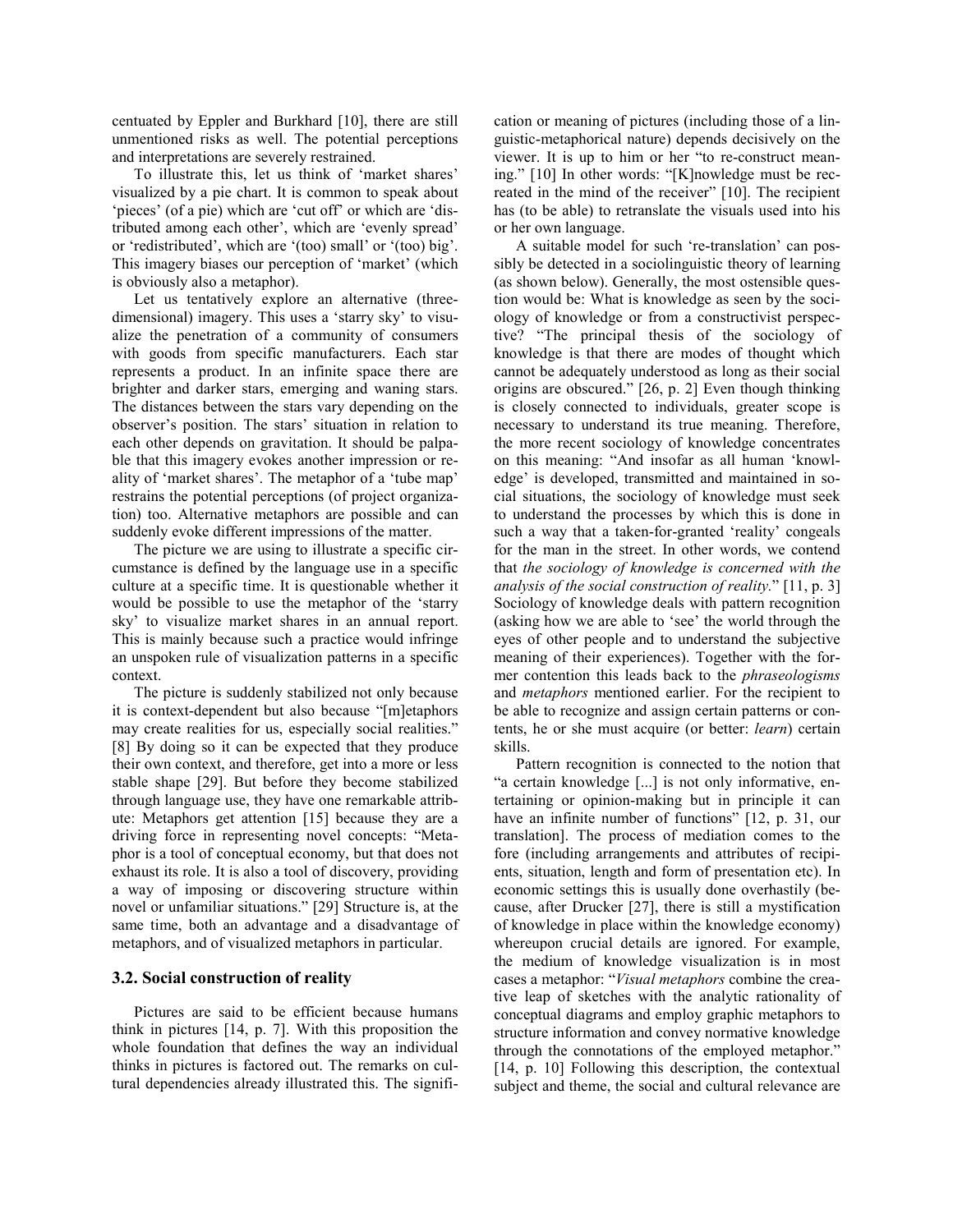quickly ignored. This is problematic because exactly these details are included in a metaphor. Moreover, these manifold dependencies suggest that continuously planned and generated mediation can hardly exist [13]. At least it cannot be explicit and effective to the full extent.

# **3.3. Visual metaphors**

As stated earlier, *visual metaphors* are an important means of knowledge visualization: "Visual metaphors used for knowledge transfer or creation can either be natural objects or phenomena (e.g. mountains, icebergs, tornados) or artificial, man-made objects (e.g. a bridge, a ladder, a temple), activities (e.g. climbing, etc), or concepts (e.g. war, family). Their main feature is that they *organize information meaningfully*. In doing so, they fulfill a dual function: first, they position information graphically to organize and structure it. Second, they convey an implicit insight [into] the information represented *through the key characteristics (or associations) of the metaphor that is employed*." [10, our italics] But even visual metaphors cannot ensure that meaning is transferred identically to all recipients.

This is rather severe because not only the 'visualization format' or 'visualization type perspective', specifically labelled as visual metaphors, uses metaphors as a primary instrument [18, 25]. 'Heuristic sketches', 'conceptual diagrams', 'knowledge animations' as well as 'knowledge maps' use metaphors more or less to confer expression and to optimize knowledge transfer. This can certainly be stated for diagrams and maps [30]. Metaphoricity can be seen best by considering the 'tube map visualization' as an example. This format "is a powerful metaphor" *per se* [as stated in 14, p. 19, see 15]. If additionally 'storytelling' [16] is taken into account as a 'visualization type perspective', as in [25], the 'visual language' in its purest form is achieved. Solely through language, pictures automatically come into existence in the reader's head – but with the constraint that these pictures are not necessarily identical in different recipient's heads.

The advantages of common 'visual metaphors', their dual function is seen in [10], have already been quoted earlier. From a practical point of view it can be added that "the viewer can relate what is new (the expert's insights) to what he or she already understands (the metaphor's main characteristic)." [30, p. 81] Visual metaphors offer powerful templates to communicate with non-experts. Apart from their ability "to organize information and to give it additional meaning" [30, p. 82], visual metaphors can "facilitate the process of learning." [10] Because of their visibility and metaphoricity they get more attention than other formats,

therefore, they facilitate remembering and provide cognitive focus [15].

In our brief analysis of metaphors, we criticized a specific aspect and showed that this specific visualization method, using metaphorical tools like 'pie charts' or 'maps', is severely restricting. Eppler mentions "the risks inherent in using such forms of visualization" but specifies only "the difficult maintenance of the diagrams and maps, the reification of (at times) invalid views, and hence the possible manipulation of users, or the possible distortion of reality through misinterpretation." [30, p. 87] The risks mentioned are limited to those initiated by sender or receiver. The potential risks of using metaphors do not appear. This is, besides the fact that reflected basic principles are still rudimentary in knowledge visualization, our main point of criticism.

Because critical reasoning is widely lacking, knowledge visualization acts on the assumption that the framework and its effectiveness are hardly vulnerable. This may relate to the fact that the discipline of (business-oriented) knowledge visualization is still young [18] and attempts to define it have only been made for a short time [10, 14]. The mentioned mediation can only come into existence and be effective under commensurate conditions. We assume that the outline of such conditions can be based on principles of 'linguistic learning'.

# **4. A constructivist concept of learning**

The fundamental idea of all learning lies in processing information and converting/translating it into evident knowledge. Or speaking with Wittgenstein: "Knowledge is often in the eye of the beholder, and you give meaning to the concept through the way you use it" [19]. Knowledge is not something that is available constantly and at an arbitrary rate. Similar to metaphors it needs to be actively developed and kept alive by intense cooperation with other people.

Watzlawick et al. [20, p. 260] distinguish between two (actually three) levels of knowledge: "knowledge *of* things and knowledge *about* things" (partly comparable to 'knowing how' and 'knowing that' in Ryle's [28] terminology). First-order knowledge refers to the awareness of objects that our senses convey. On this level the subject does not know anything about the sensed object yet. The next level contains the knowledge about things (or second-order knowledge). This metaknowledge makes it possible to reveal meaning, build associations, achieve improvements. The sheer knowledge that an artefact (or thought) simply exists (first-order) does not include the ability to handle it. Such an ability is based on the knowledge of how to approach it and how to handle information properly (second-order). This reflection, as third-order know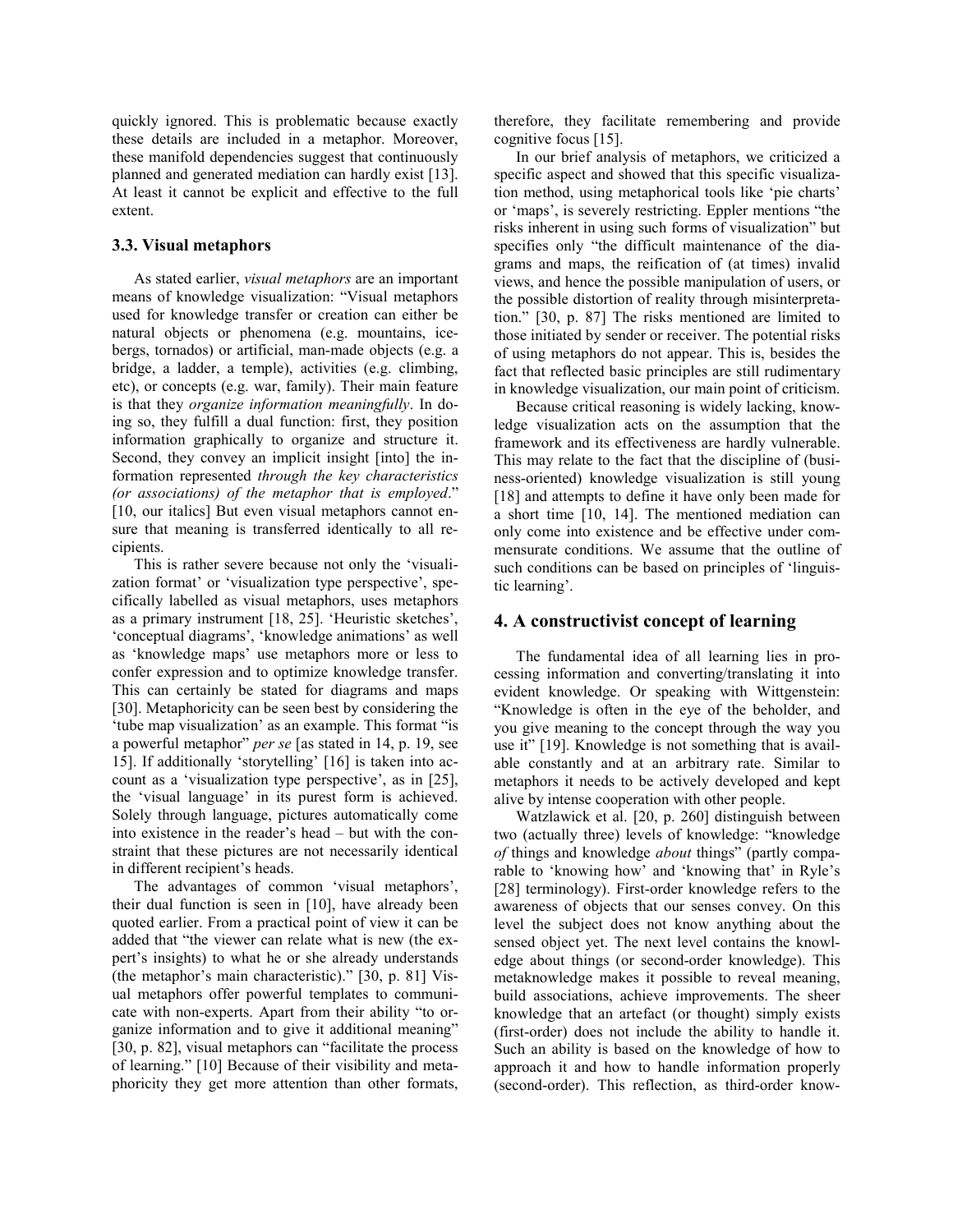ledge, needs to be improved and used consequently. To sum up in one sentence: I understand why it is important that I am able to assimilate and use this artefact (or thought).

As an important 'building block' in a complex world, third-order knowledge [20, p. 261], comprehension or conclusion about meaning, can assure a hint of certainty. This could be expressed in the following way: It is like it is, because I understand how it is and why it is that way. This three-stage process even allows more. As exemplified by language acquisition, it "makes the acquisition itself progressively easier." [20, p. 262] This involves continued activity that needs to find continuous connection, i.e. needs to be kept alive. Only knowledge (about artefacts/thoughts and their meaning) allows us to explain, reason and adopt specific phenomena. This, likewise, needs to be a precondition for knowledge visualization. Hence, the sender of a message has no possibility to verify whether the recipient has fully understood the imparted knowledge in the way the sender intended [20].

#### **4.1. External construction**

The underlying notion (that again leads back to the starting point of this paper) was established by Vygotsky, a Russian developmental psychologist in the early 1930s: According to him, higher mental processes are by definition culturally mediated, and are "a function of socially meaningful activity" [23, p. 113]. Because they are functions of mediated activity, the learning process connects the sociocultural sphere to a proximately internalized thought or mind-set (*outside inside*). What Vygotsky defines as learning is based on the assumption that higher mental functions are always socially or culturally mediated and context-specific. These functions develop through social interaction, they are social processes.

The source of mediation can be of different kinds: an artefact, a system of symbols, or the behavior of other people. It is, on all occasions, a sociocultural mediation. But, according to Vygotsky, language (i.e. signs and symbols) mediates thought most. He asserted that thought development has to be determined by language: "The relation of thought to word is not a thing but a process, a continual movement back and forth from thought to word and from word to thought. In that process the relation of thought to word undergoes changes which [in] themselves may be regarded as development in the functional sense. *Thought is not merely expressed in words; it comes into existence through them.* Every thought tends to connect something with something else, to establish a relationship between things. Every thought moves, grows and develops, fulfills a function, solves a problem." [21, p.

218, our italics] This is one possible way that such functions are constituted externally.

The following step, the way by which higher mental functions become individual, is called 'internalization'. Internalization is the "internal reconstruction of an external operation" by which social activities become mental activities. Thus "[a]n operation that initially represents an external activity is reconstructed and begins to occur internally." [22, p. 56] During this operation, "an interpersonal process is transformed into an intrapersonal one" [22, p. 57]. As defined by Vygotsky, it does not merely copy object reality into the mind, "concepts are not absorbed ready-made" [21, p. 161]. Instead, internalization involves people actively processing these object realities or concepts. Following this description, mental functioning is actively constructed by the individual and is the result of social experience. In such an understanding, learning is solely a constructivist activity. Finally, the most interesting aspect is that Vygotsky believed that thought and language could definitely not exist without each other.

# **4.2. Internal construction**

A different approach has been proposed by Stahl. On first glance his model seems similar because it "is an attempt to understand learning as a social process incorporating multiple distinguishable phases that constitute a cycle of personal and social knowledgebuilding." [24, p. 70] But contrary to Vygotsky he starts from the internal mind-set or personal unterstanding and moves on to social knowledge-building.

The transition between the internal and the external is depicted by "how personal beliefs that we become aware of in our activity in the world can be articulated in language and enter into a mysterious *social* process of interaction with other people and with our shared culture." [24, p. 71] It is understood that this is not a one-way process because "culture, in turn, enters into our *personal* understanding". Because of Stahl's interest in collaborative knowledge-building, his main route is in opposition to Vygotsky's (i.e. *inside—outside*). Nevertheless, people's "network of 'personal' meanings ultimately has its origin in interpersonal language and culture." [24, p. 72, see 19] Because it is not possible to process all (especially problematic) aspects of personal understanding internally, people enter social settings and create new meanings collaboratively. This is done via language and through public statements. At this point a certain transfer takes place using the route mentioned above. If the following negotiation leads to an "acceptance of a common result, then such a result is accepted as *knowledge*." [24, p. 72] Similar to Vygotsky, Stahl asserts that knowledge is a socially mediated product. But this time it happens in such a way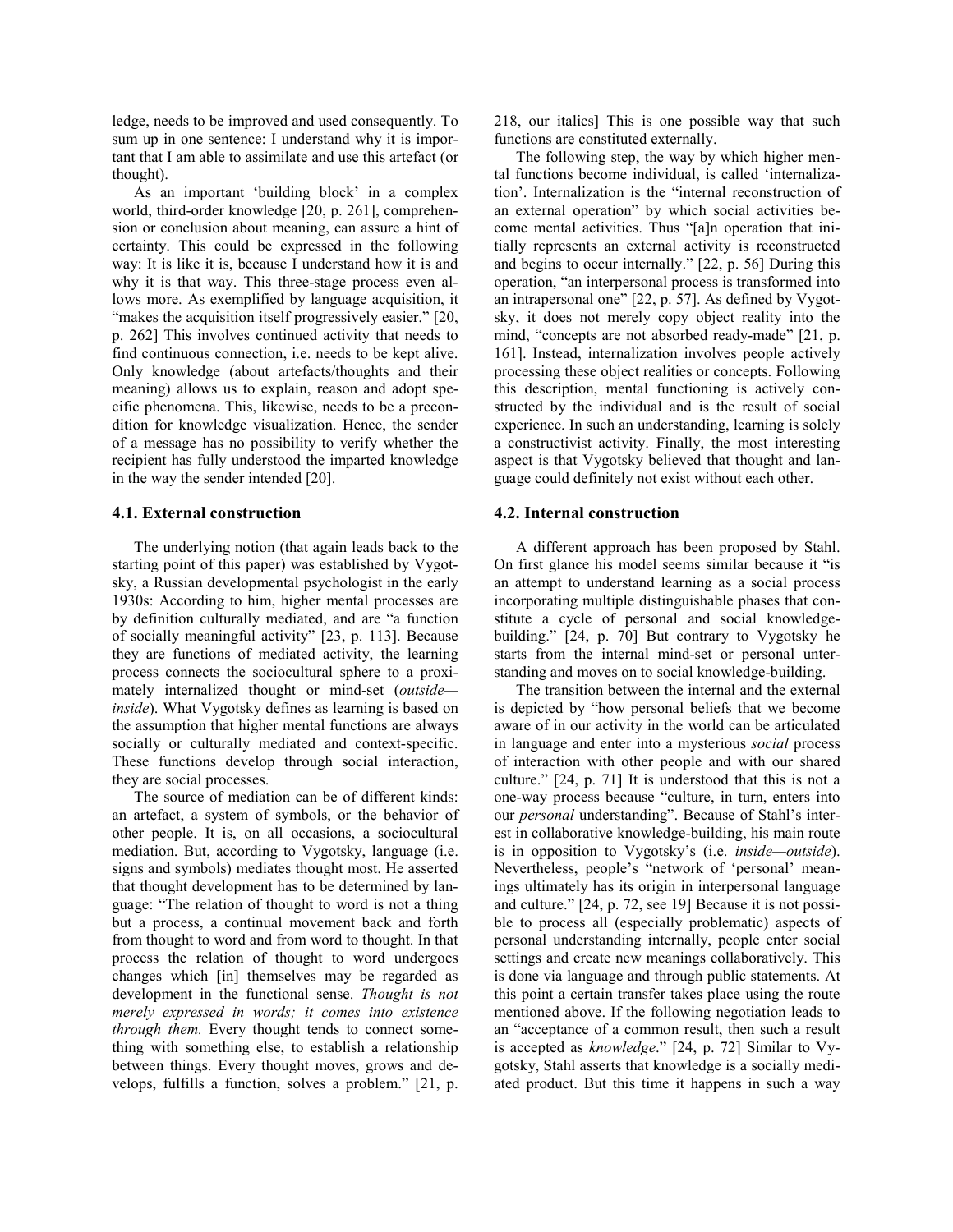that "beliefs become knowledge through social interaction" [24, p. 72]. Stahl's approach regarding collaborative knowledge-building centers around "the fact that the group has the power to evolve the knowledge further" [24, p. 76].

#### **4.3. Visual construction**

Both approaches are constructivist in nature. Constructivist theories of learning emphasize meaningmaking through people's *active* participation in social and cultural contexts and settings. Similar approaches can be found in visual perception theory. Therefore, it is notable that Burkhard devotes a mere three lines to such an approach: "Constructive [visual] perception [...] believes that an individual's perception is based on the combination of sensory information with prior knowledge and previous experience." [25] We prefer this approach to one that privileges direct perception, meaning "that all the information we need to perceive is in the sensory input we receive." [25]

This is the moment when metaphors, connotations and phraseologisms come back into mind. They are irrevocably connected to our innate ability to process visual representations. Metaphors are an excellent method of expressing such notions. They are coined with recognisable patterns and, therefore, they are both invaluable and extremely fragile.

## **5. Conclusion**

If knowledge visualization is to function effectively, it has to include preliminary concepts. These are usually of a linguistic nature and embedded in a specific context. First, we have shown that people's possibilities of perception and thinking are shaped by language use. This is because language is a product of social acting and negotiating [9], it is culturally determined. After all, language is a constraint on using techniques of knowledge visualization. Second, it becomes apparent that learning has to be regarded as a constructing process which is influenced by the learner's cultural background.

These considerations lead to the problem of how to effectively use knowledge visualization which, at the same time, has to be impressive and has to work identically in all recipient's heads. But obviously knowledge visualization cannot transcend the cultural and linguistic constraints because it has to be conformable to existing linguistic patterns. Our excursus to a constructivist and linguistic concept of learning aimed to present a potential approach to resolve this issue. To use knowledge visualization effectively, the cultural context of communities and possible patterns of perception need to be studied intensely. Linguistic patterns and their acquisition for subsequent recall are important indicators for viable ways of visualization.

Some questions, especially concerning visualized metaphors, need much more attention and have yet to be resolved. Using knowledge visualization as an example, it appears that this discipline (momentarily) cannot be more than a mirror image of linguistic (or idiomatic) coinage, which in turn is a mirror image of culture and, again, context. Thus, this is a circular argument which can only be fundamentally solved theoretically. In this paper we presented first steps toward a semiology of the communication of knowledge.

### **References**

- [1] Helmuth Feilke. Sprachlicher Common sense und Kommunikation. Über den 'gesunden Menschenverstand', die Prägung der Kompetenz und die idiomatische Ordnung des Verstehens. In *Der Deutschunterricht* (VI). 1993. 6-21.
- [2] Helmuth Feilke. Common sense-Kompetenz. Überlegungen zu einer Theorie des 'sympathischen' und 'natürlichen' Meinens und Verstehens. Frankfurt/Main, Suhrkamp. 1994.
- [3] John Stewart, Ed. Beyond the symbol model: Reflections on the representational nature of language. Albany, NY, State University of New York Press. 1996.
- [4] Dietrich Busse. Historische Semantik. Analyse eines Programms. Stuttgart, Klett-Cotta. 1987.
- [5] Fritz Hermanns. Sprachgeschichte als Mentalitätsgeschichte. Überlegungen zu Sinn und Form und Gegenstand historischer Semantik. In *Sprachgeschichte des Neuhochdeutschen. Gegenstände, Methoden, Theorien*. Andreas Gardt, Klaus Mattheier and Oskar Reichmann, Eds. Tübingen, Niemeyer. 1995. 69-101.
- [6] Joachim Scharloth. Die Semantik der Kulturen. Diskurssemantische Grundfiguren als Kategorien einer linguistischen Kulturanalyse. In *Brisante Semantik. Neuere Konzepte und Forschungsergebnisse einer kulturwissenschaftlichen Linguistik*. Dietrich Busse, Thomas Niehr and Martin Wengeler, Eds. Tübingen, Niemeyer. 2005. 119-135.
- [7] Angelika Linke. Begriffsgeschichte Diskursgeschichte – Sprachgebrauchsgeschichte. In *Herausforderungen der Begriffsgeschichte*. Carsten Dutt, Ed. Heidelberg, Winter. 2003. 39-49.
- [8] George Lakoff and Mark Johnson. Metaphors we live by. Chicago, University of Chicago Press. 1980.
- [9] Helmuth Feilke. Sprache als soziale Gestalt. Ausdruck, Prägung und die Ordnung der sprachlichen Typik. Frankfurt/Main, Suhrkamp. 1996.
- [10] Martin J. Eppler and Remo A. Burkhard. Knowledge Visualization. In *Encyclopedia of Knowledge Management*. David G. Schwartz, Ed. Hershey, PA, Idea Group. 2005, forthcoming.
- [11] Peter L. Berger and Thomas Luckmann. The social construction of reality: A treatise in the sociology of knowledge. Garden City, NY, Doubleday. 1966.